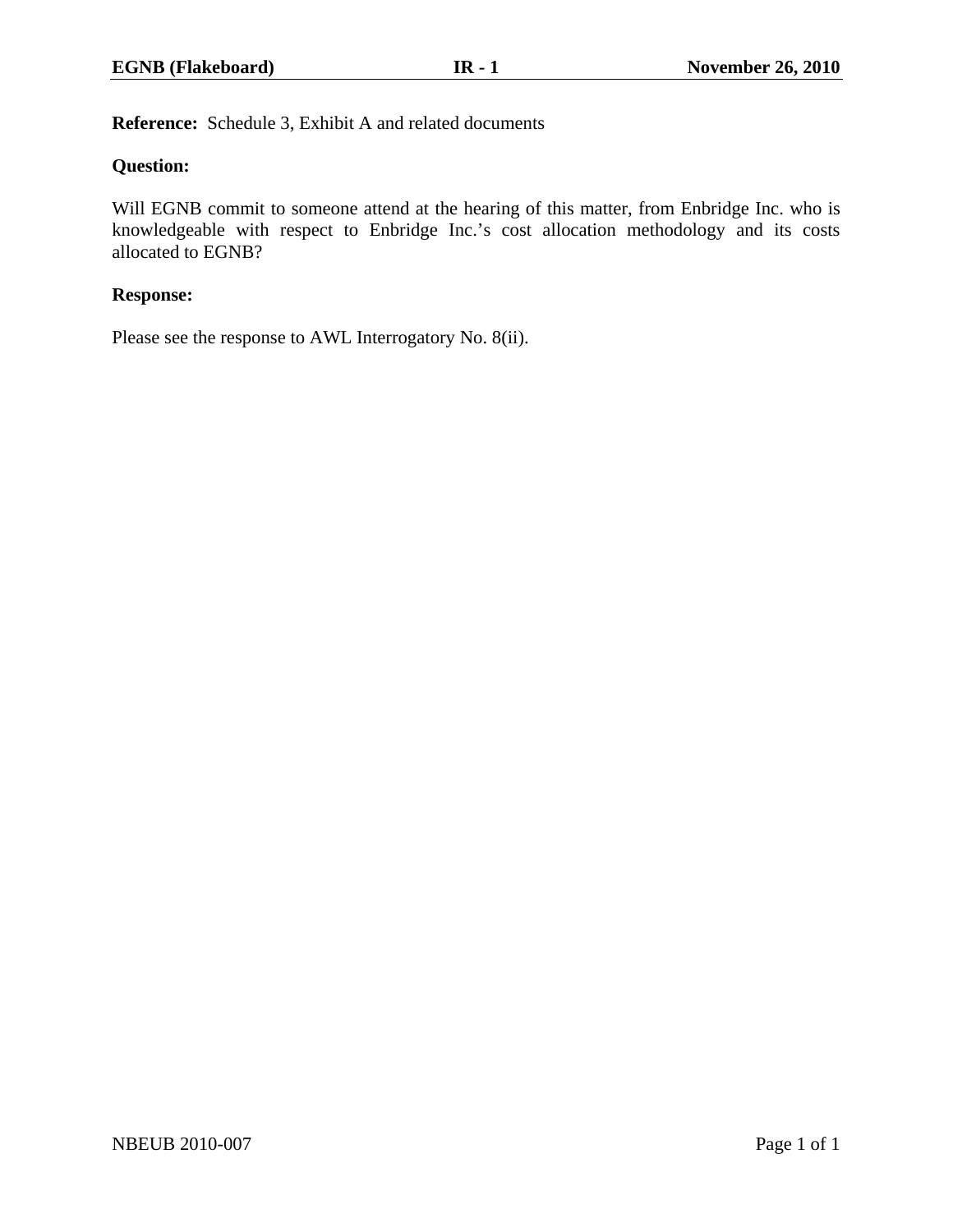## **Reference:** Exhibit A Evidence of David B. Charleson and Lori Stickles

## **Question:**

Please provide details of what, if any, saving that will be achieved in the 2011 fiscal year as a result of all of Enbridge Inc.'s costs allocated to EGNB being recoverable in rates, as proposed by EGNB?

## **Response:**

EGNB will achieve savings in a number areas in 2011 as a result of the Enbridge Inc. costs allocated to EGNB. These include direct labour savings, reduction in third party services, insurance savings, procurement savings, reduced IT infrastructure and reduced financing costs, as well as other less tangible benefits.

A number of the costs allocated by Enbridge Inc. relate to specific activities, that in the absence of them, EGNB would either have to hire additional resources or use consulting services to perform similar functions. These services include audit, tax, risk management and treasury services. While it is difficult to quantify the value of these functions performed by Enbridge Inc., EGNB believes that additional senior finance staff would be required to perform some of these functions and EGNB would need to rely on external consultants for areas of specialization. EGNB would not have the scale within its own organization to attract or support these types of skillsets. EGNB believes that it would conservatively require two to three incremental resources and incur equivalent consulting costs to replace these services.

EGNB is able to benefit from Enbridge Inc.'s size and associated buying power. This is seen through the allocation of insurance costs, as described in the response to Board Interrogatory No. 6, where in the absence of Enbridge Inc., EGNB would have to acquire its own insurance, likely at a higher cost. By being part of Enbridge, EGNB is able to obtain national buying power and the types of discounts that come with that advantage. While this benefit is difficult to quantify, one of EGNB's pipe and fitting suppliers has indicated that EGNB's pricing is 10-15% below what its costs would be if it were to purchase the same supplies at the volumes EGNB requires for itself. EGNB is also able to acquire IT servers at 40 to 50% off the retail price by buying under the Enbridge umbrella and cell phone costs are dramatically lower through Enbridge's buying power. While assessing the full benefit that EGNB's customers receive related to procurement activities is difficult, these examples clearly demonstrate some of the benefits that EGNB receives as part of Enbridge. These three examples alone would equate to approximately \$200,000 a year in savings.

A number of EGNB's information systems requirements are satisfied through Enbridge Inc. These include human resources and payroll, finance and accounting, email and overall infrastructure. By being part of Enbridge, EGNB has access to information systems and services that provide a higher level of sophistication than EGNB could reasonably have in place if it had to develop and maintain similar systems on its own. If EGNB were not part of Enbridge, it would have to install, maintain and support systems to replace the systems provided by Enbridge Inc. While these systems would provide the minimum functionality to meet EGNB's needs,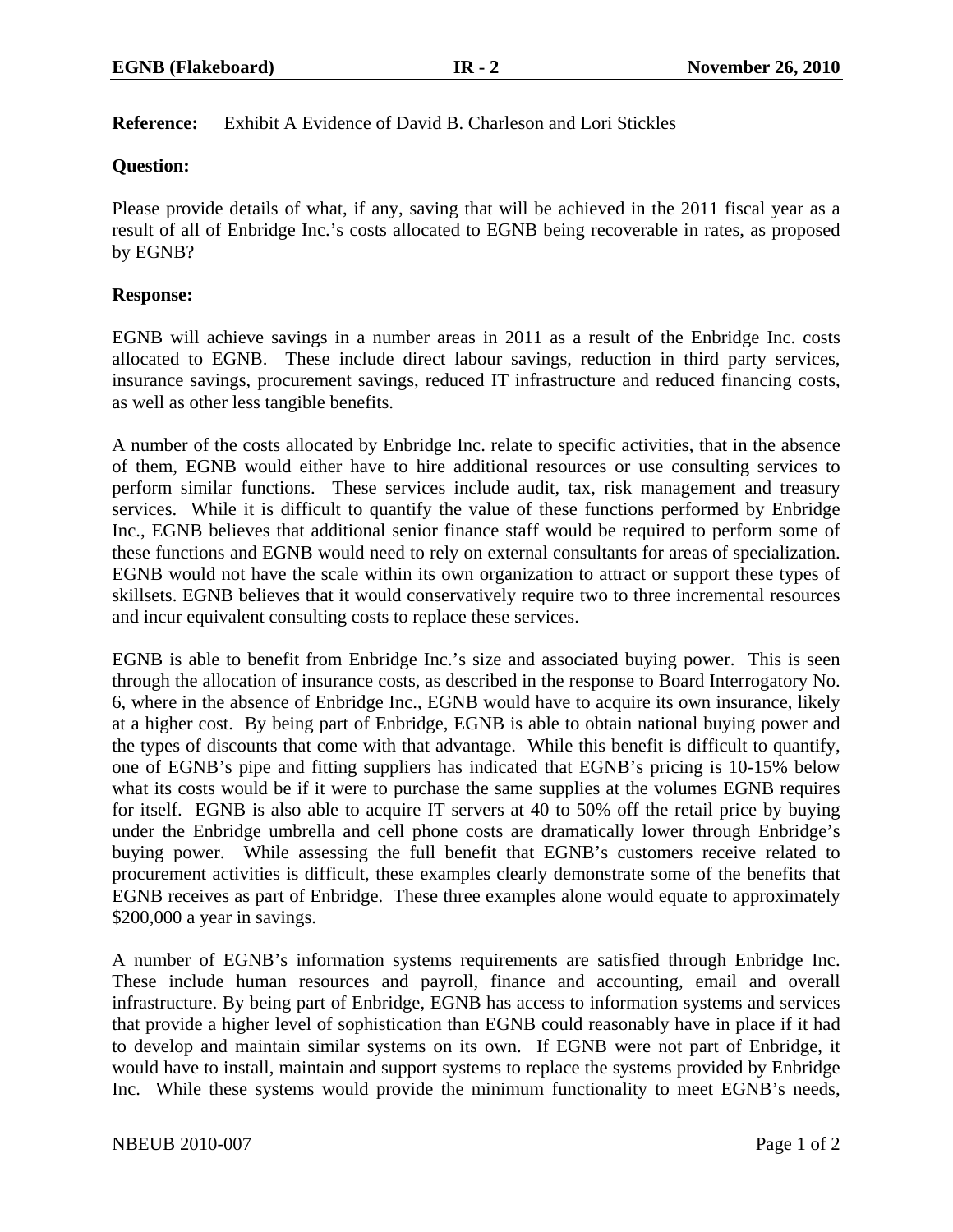EGNB would need incremental IT resources to manage these replacement systems. EGNB also expects there would be a loss of efficiency within the organization as the functionality offered by the systems that EGNB would put in place would be quite limited in comparison to the functionality offered by more sophisticated systems that are suited to large organizations. EGNB would also lose some of the governance and controls that the more sophisticated systems offer. While the benefits delivered by these systems and the associated support are difficult to quantify, there would be significant ongoing costs in replacing them.

While financial services, procurement and IT can be seen as very real operational benefits, it is important to recognize there are other less obvious benefits that also deliver tangible savings. As a requirement of the General Franchise Agreement ("GFA"), Enbridge provides a parental guarantee. If EGNB were not part of Enbridge, EGNB would still have to provide some similar form of credit to the Province, likely in the form of a cash deposit or letter of credit. EGNB assumes that such security would likely be no less than the \$10 million letter of credit that was removed as an EGNB requirement in the GFA and would like be significantly more. In June 2009, the cost of maintaining a \$10 million letter of credit by Enbridge Inc. was identified as approximately \$350 thousand a year. The cost to EGNB as a stand-alone enterprise would likely be higher. As EGNB indicated in its evidence, EGNB has seen significant savings in the cost of raising equity by Enbridge's participation in the business; just another example of the benefits that customers receive.

These benefits do not just arise because of discrete services that are provided by Enbridge Inc., but rather because Enbridge Inc. exists as an entity. That entity requires senior leadership and presence to command a strong position in the market. That market position provides benefits to all of the entities that fall within that umbrella. By Enbridge developing and maintaining a strong brand in the marketplace, its affiliates, including EGNB are able to access benefits that similarly sized stand-alone enterprises would not have access to, include contributing to reduced marketing and communications costs and other factors identified in EGNB's evidence.

While these are just examples of the nature of the benefits that are received by EGNB and its customers, which can only be achieved by Enbridge Inc. incurring costs that should reasonably be recovered through its operating businesses. It is on this basis that EGNB believes customers benefit from EGNB being part of Enbridge and it is therefore appropriate that the associated costs of being part of Enbridge be recoverable in rates.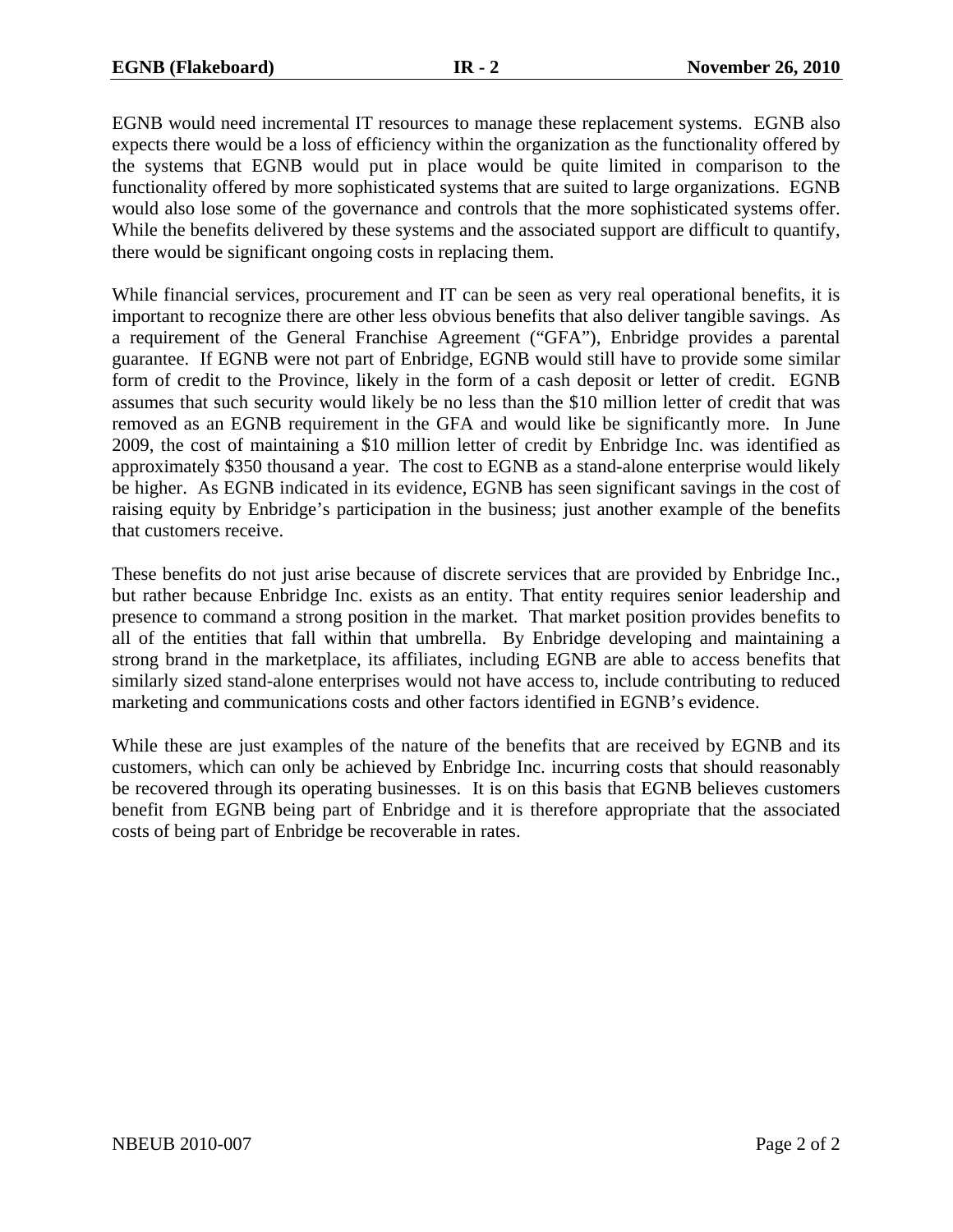- 1. For those Enbridge Inc. costs which are currently recoverable by EGNB in rates, does Enbridge Inc. allocate costs for each cost classification/type of service, regardless of whether EGNB uses such any of such services?
- 2. Does Enbridge Inc. charge rates based on its allocation methodology regardless of the level of use of each such service by EGNB?

#### **Response:**

- 1. The costs which are currently recoverable by EGNB in rates are allocated based on the allocation factors specified in the Cost Allocation Methodology (Exhibit A, Schedule 3). Costs allocated based on a time estimate are allocated based on the use of the services. Costs allocated on a basis other than time estimates are allocated regardless of the degree to which EGNB uses the services as EGNB benefits either directly or indirectly from Enbridge Inc. incurring these costs.
- 2. Please see the response to 1. above.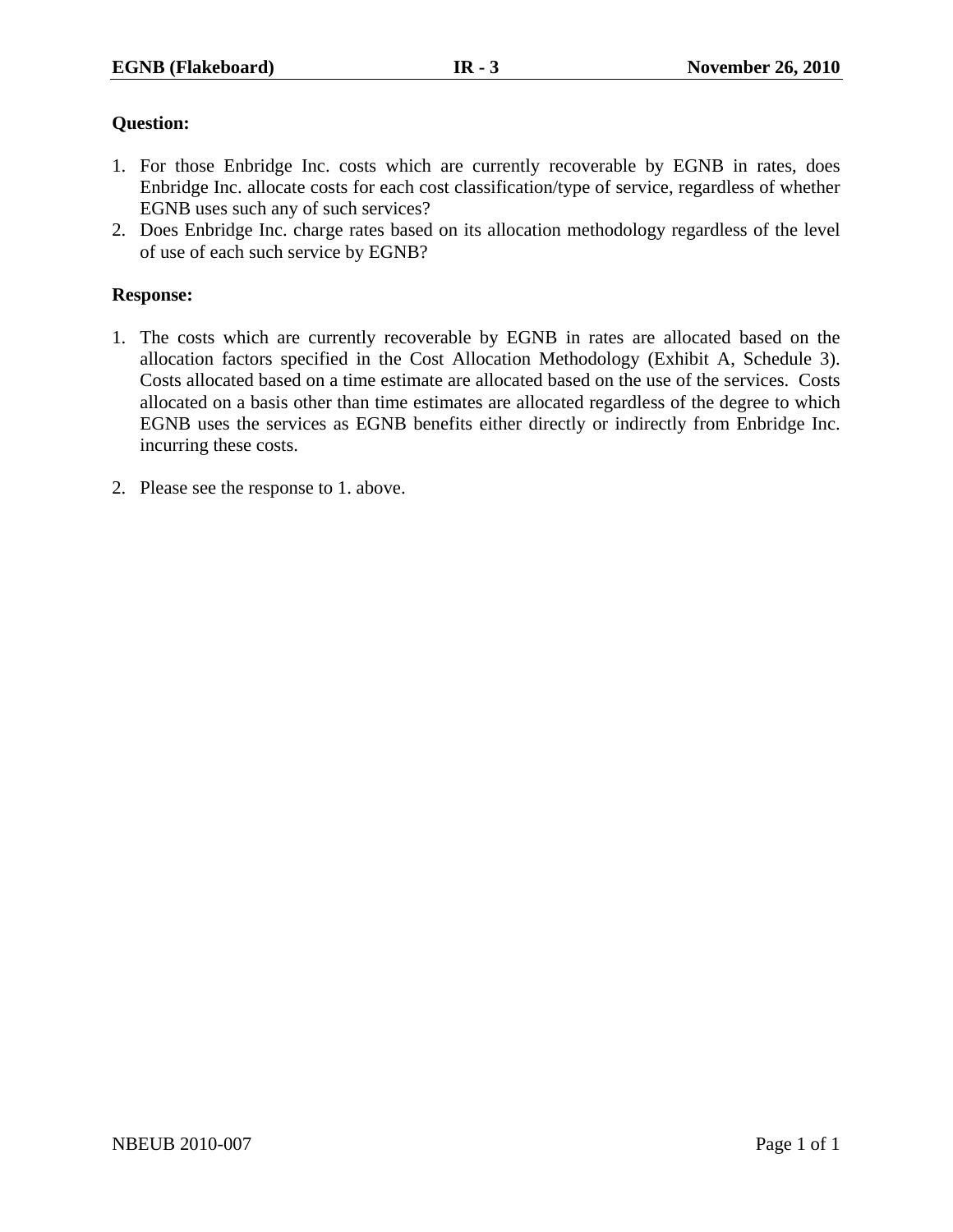Please advise whether EGNB intends to have an equity call in 2011.

# **Response:**

At this time, EGNB does not intend to have an equity call in 2011.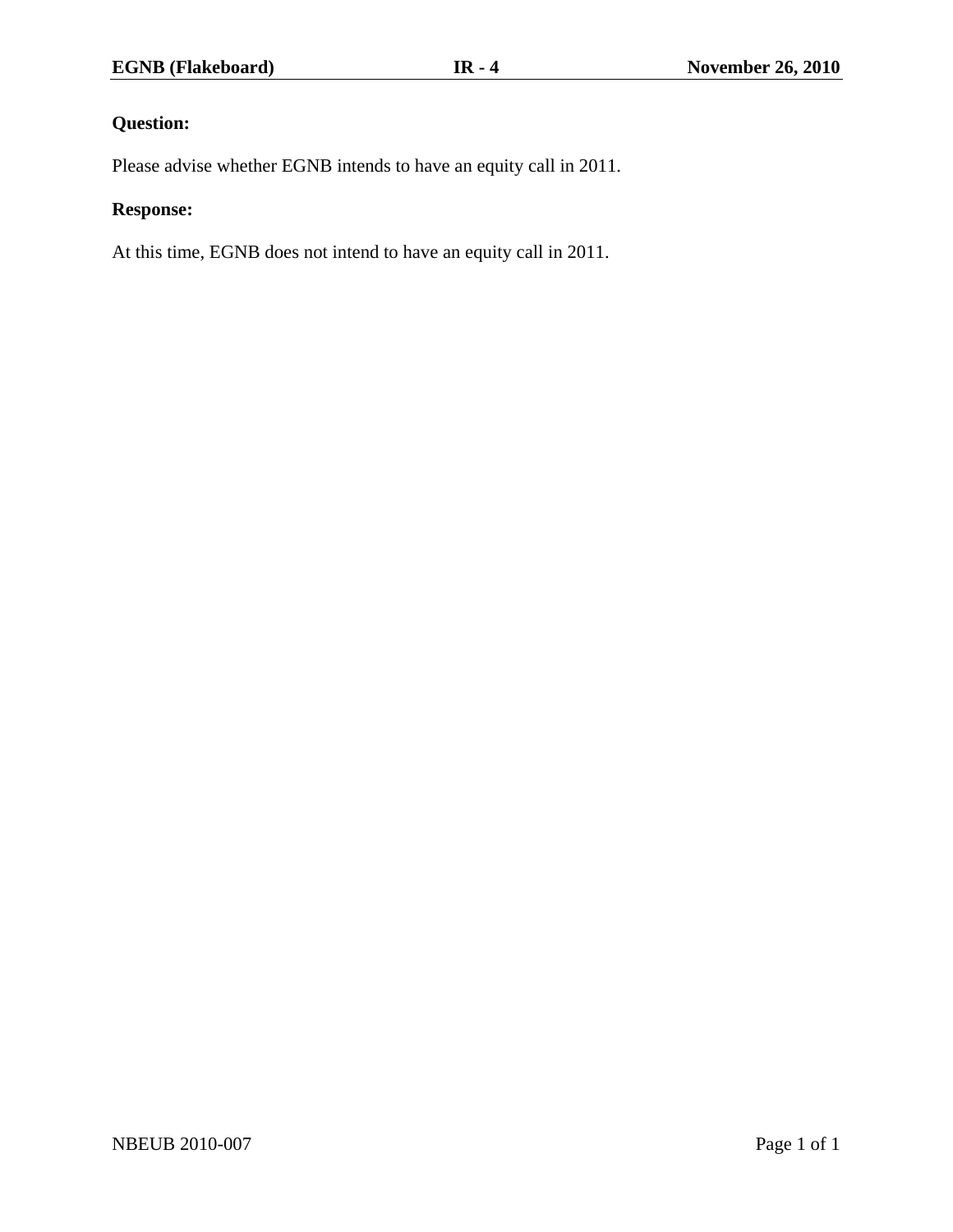Please advise whether the cost of interest as permitted by the Energy & Utilities Board and included in the rates includes the cost of interest on funds borrowed, if necessary, in order for EGNB to pay distributions to its investors.

## **Response:**

Any funds borrowed by EGNB are borrowed for the purpose of funding a shortfall in operating requirements and to fund ratebase (e.g. investments in mains, development O&M, etc.), while also maintaining the allowed debt/equity ratio.

If EGNB did not pay distributions to its investors, these amounts would remain in retained earnings and form part of the equity component of EGNB's capital structure. Once the equity component of the capital structure exceeded 50%, EGNB would need to borrow funds to purchase equity from investors and convert the equity to debt to rebalance the capital structure. As a result, funds borrowed are not driven in any way by the payment of distributions, but rather the need to have necessary investment in the business to support the operation of the business.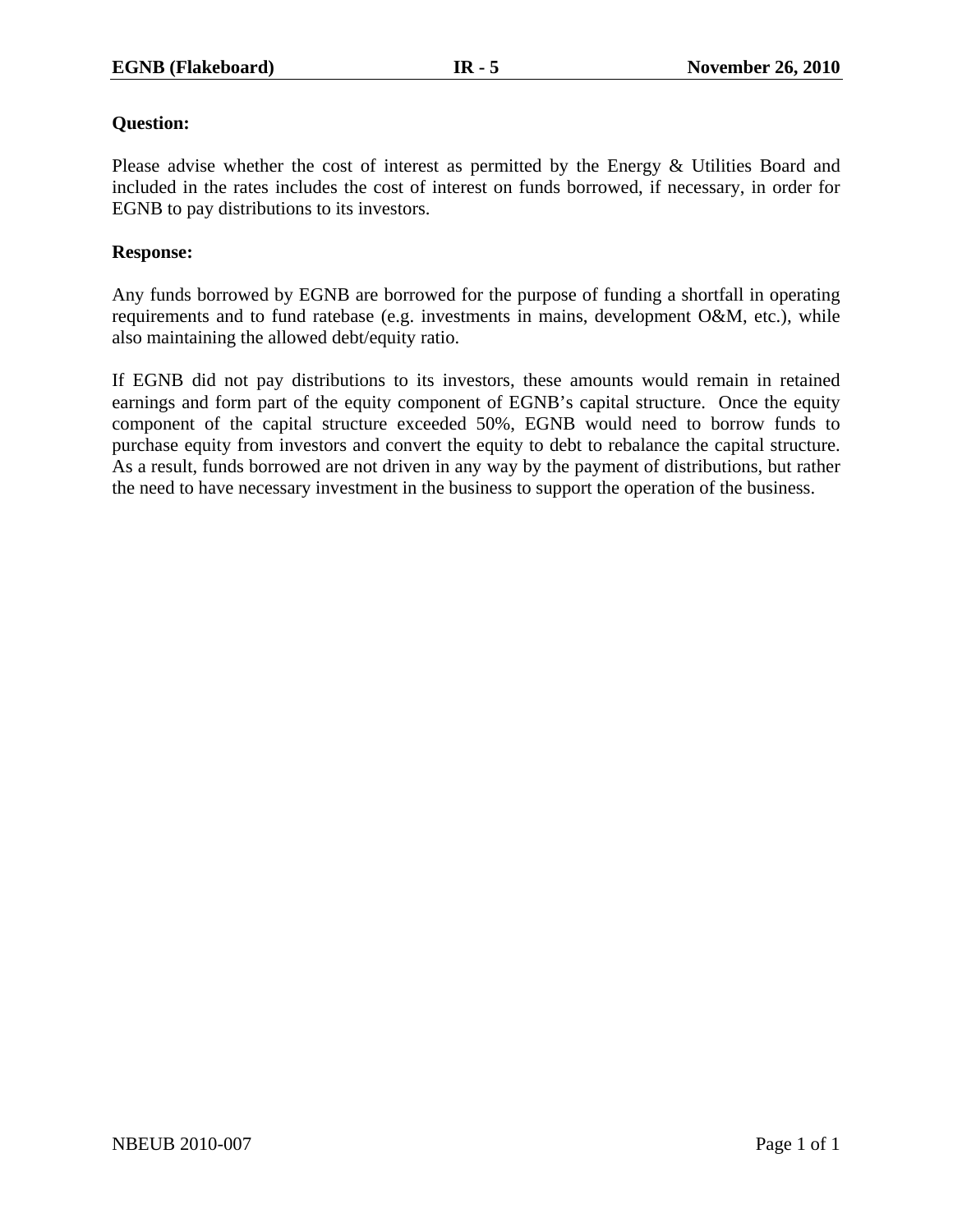Please provide a breakdown of costs forecasted to be allocated by Enbridge Inc. to EGNB in 2011, as provided in Schedule 4 for 2009.

#### **Response:**

The following table provides the requested information:

|                                             | 2011            |
|---------------------------------------------|-----------------|
|                                             | <b>Budgeted</b> |
| Name                                        | Costs           |
| Audit Services (Calgary)                    | 20,415          |
| Audit Services (Toronto)                    | 35,465          |
| <b>Business Taxes</b>                       | 2,851           |
| <b>Chief Executive Officer</b>              | 26,443          |
| <b>Chief Financial Officer</b>              | 11,766          |
| <b>Chief Information Officer</b>            | 22,286          |
| <b>Compliance Systems</b>                   | 5,971           |
| Corp Law General Expense                    | 9,840           |
|                                             |                 |
| Corp Secretarial Legal Fees                 | 18,368          |
| Corporate Admin.                            | 32,087          |
| <b>Corporate Aviation</b>                   | 47,823          |
| <b>Corporate Controller</b>                 | 97,820          |
| Corporate HR                                | 52,105          |
| <b>Corporate IT Operations</b>              | 42,891          |
| Corporate Law                               | 7,563           |
| Depreciation                                | 171,817         |
| Directors Fees and Expenses                 | 66,420          |
| <b>EEP Charge (IT Shared Services)</b>      | 21,831          |
| <b>Employee Benefits</b>                    | 159,054         |
| <b>Enbridge Gas Distribution</b>            | 16,814          |
| Enbridge Pipeline Inc. Direct Charge        | 150,591         |
| <b>Enterprise Architecture</b>              | 61,388          |
| <b>Enterprise Financial Systems Support</b> | 129,724         |
| <b>Financial Risk Management</b>            | 22,521          |
| <b>HR Business Solutions Services</b>       | 22,358          |
| <b>HRIS Services</b>                        | 63,560          |
| <b>IAM Systems</b>                          | 18,841          |
| <b>Industry Association Fees</b>            | 253             |
| <b>Insurance Premiums</b>                   | 268,370         |
| <b>Internal Controls</b>                    | 9,496           |
| <b>Investor Relations</b>                   | 20,186          |
| Knowledge Management                        | 44,975          |
| <b>Labour Relations</b>                     | 5,810           |
| Other Employee Benefits                     | 115,129         |
| Planning & Development                      | 9,218           |
| Public Affairs & Corp. Comm.                | 182,601         |
| Rent & Leases                               | 68,853          |
|                                             |                 |
| <b>Risk Management</b>                      | 1,596           |
| <b>Stock Based Compensation</b>             | 435,116         |
| Talent Management & Workforce Planning      | 33,146          |
| Tax Services (Calgary)                      | 19,738          |
| Tax Services (Toronto)                      | 12,302          |
| <b>Total Compensation</b>                   | 56,488          |
| Treasury                                    | 21,120          |
| Vacancy credit <sup>1</sup>                 | $-87,123$       |
| Total                                       | 2,555,885       |

(based on the allocator Enterprise FTE%)  $^{\text{1}}$ - Reduction based on assumed 2011 vacant positions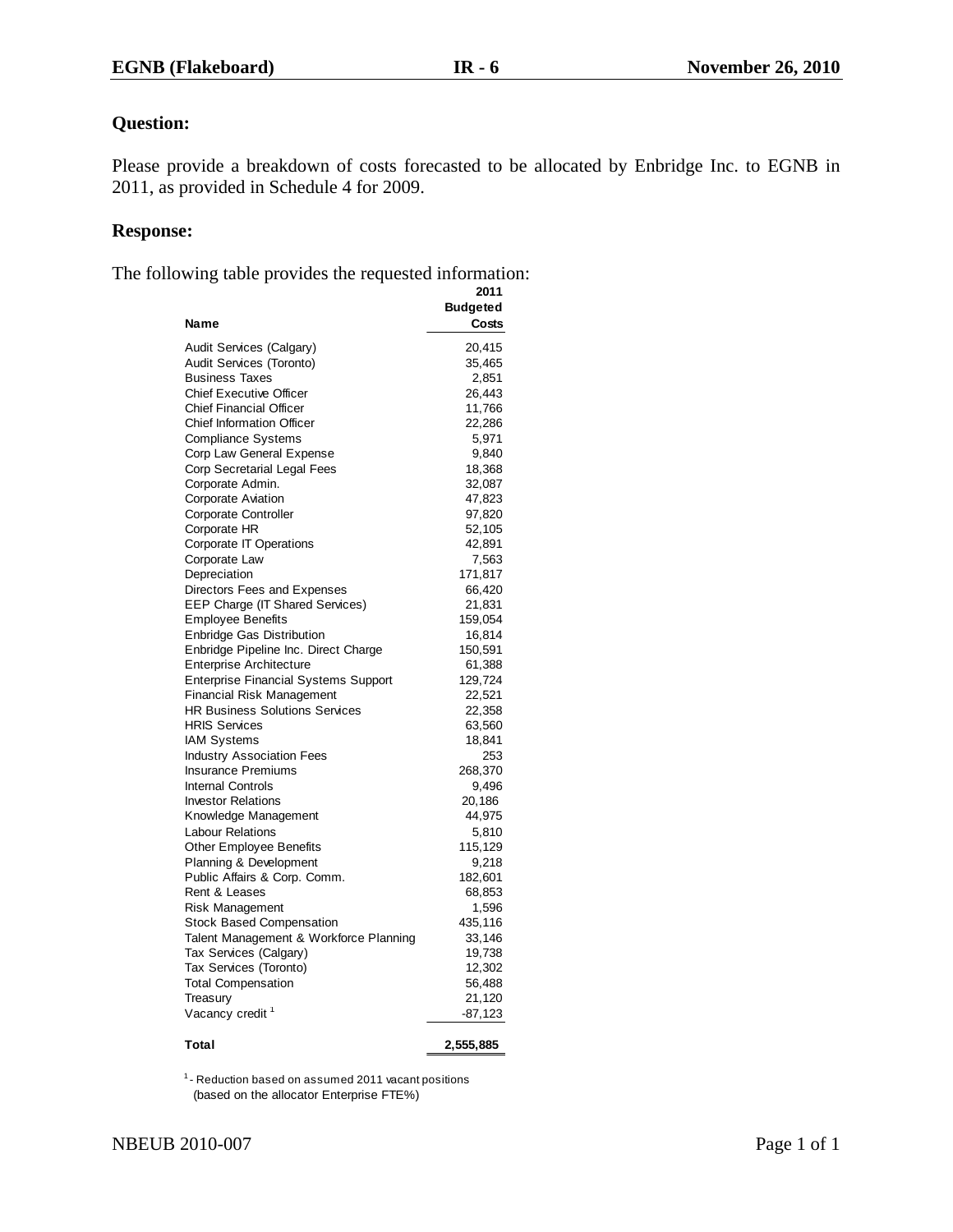Please provide the details of all measures to be taken by EGNB in 2011 to reduce costs in order to minimize the contribution to the deferral account.

## **Response:**

There are no specific measures reflected in the 2011 budget to reduce costs. EGNB believes that it operates its business in a cost effective manner. However, EGNB is always looking for opportunities to reduce costs, without compromising the safety and reliability of its system or its ability to grow its customer base in an economic manner.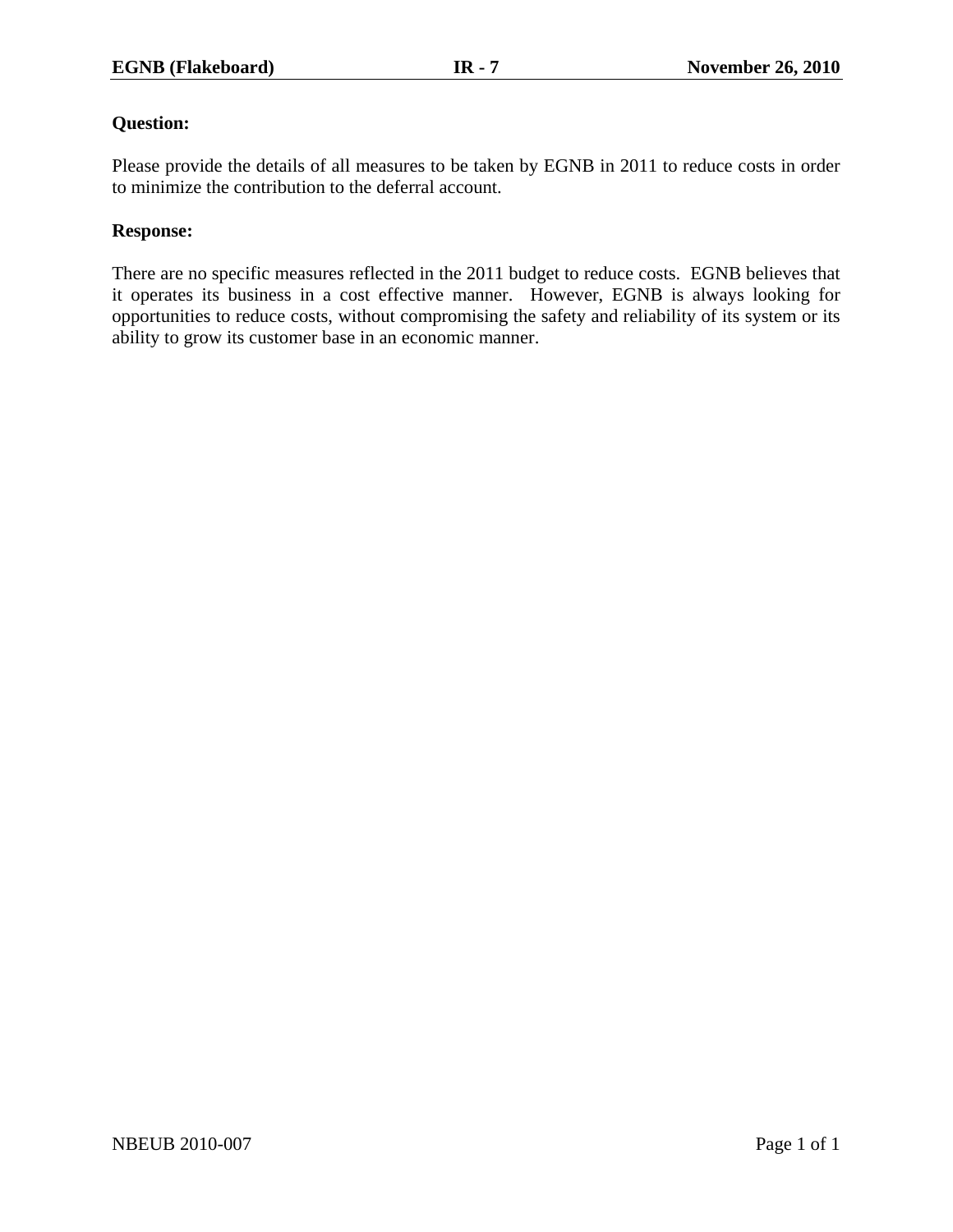- 1. Please provide all of the details available with respect to the amount of pipe (broken down by size) to be added to the system in 2011, as contemplated in your 2011 budget.
- 2. For all new main line forecast to be added in 2011, please advise what revenue is forecast in 2011 for service provided on such plan new main lines, broken down by different main lines expected to be installed. Also, provide the expected annualized revenue for such main lines.

## **Response:**

- 1. Please see the response to AWL Interrogatory No. 17.
- 2. EGNB does not forecast revenue on a project by project basis. An aggregate forecast is completed that identifies expected revenue to be generated by new customer additions on both existing main and the installation of new mains.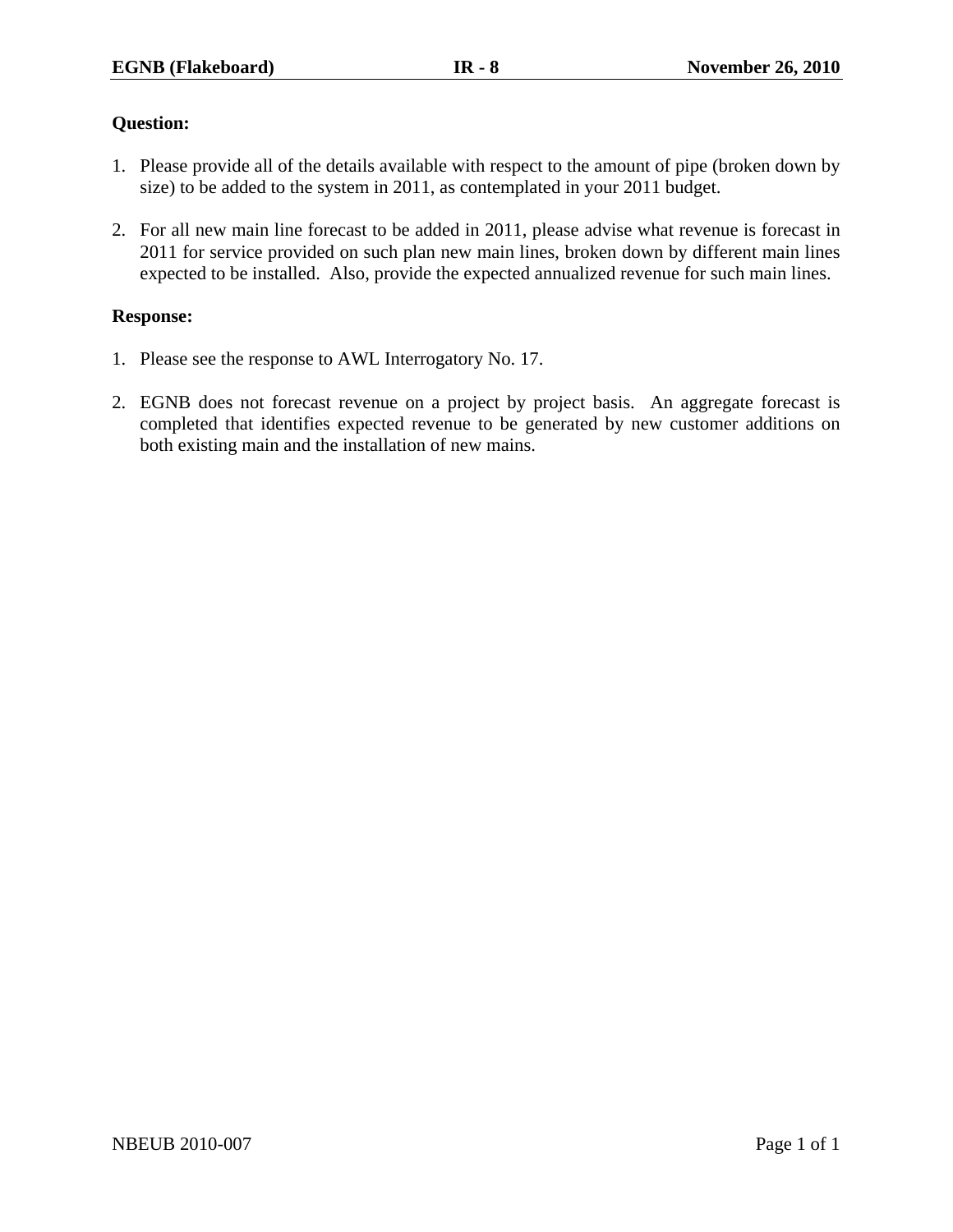Please provide the details of what is comprised of the 2011 Long Term Deferred Post Employment Liabilities account, including the amount forecast for each category of expense within such account.

## **Response:**

The following table shows the items included in the 2011 Long Term Deferred Post Employment Liabilities account (in \$000s):

| Long Term Registered Defined Benefit Plan   | 5.      |
|---------------------------------------------|---------|
| Long Term Supplemental Defined Benefit Plan | 20      |
| Other Post Employment Benefits Liability    | 709     |
| Pension Liability                           | 1,625   |
|                                             | \$2,359 |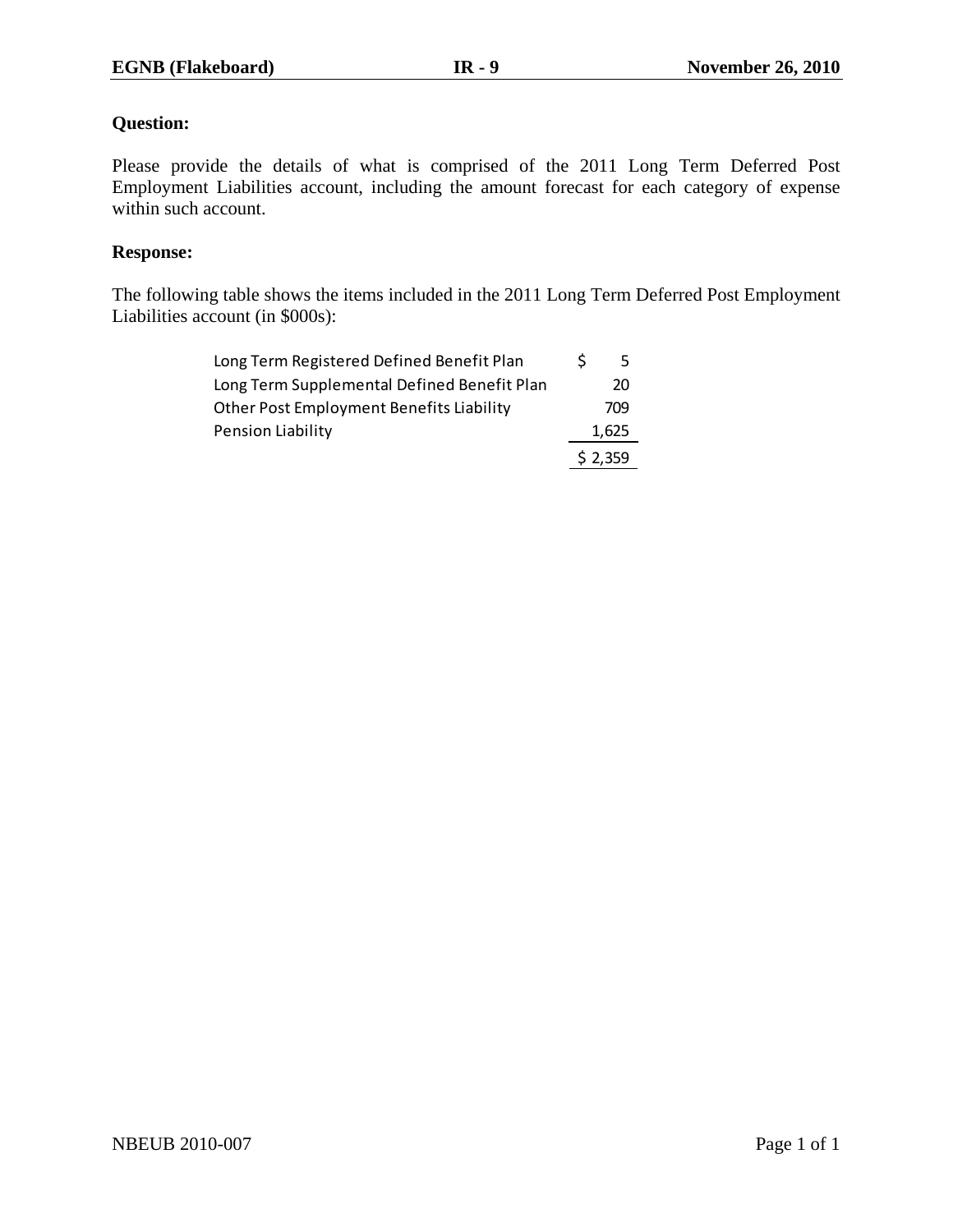## **Reference:** Schedule 9 to Exhibit A, Page 5

## **Question:**

- 1. Please provide a copy of any studies, internal memos and other documents in which EGNB reviewed and/or established the percentage assumptions for capitalization of each O&M category for 2011, as set out in the above- referenced evidence.
- 2. If not identified in such documents, please also provide a chart which compares the percentage assumptions used for 2011 to those used in each of 2009 and 2010. Please also explain the reasons for using different percentage assumptions for 2011, where the percentage is different from those used for 2009 and 2010.

#### **Response:**

1. In July 2010, EGNB undertook to complete a review of its Operating & Maintenance ("O&M") expenses to determine which O&M costs should be capitalized. The goal of the review was to identify drivers of the costs and to establish reasonable allocators for costs to be capitalized.

Costs were allocated to three categories: capital, customer/industry growth and existing customer base. They were allocated based on the 2010 Budget; however, due to the timing of the study, the new rates were reflected in the 2010 Forecast but not the 2010 Budget. As the 2011 Budget had not yet been determined, EGNB selected the 2010 Budget as the most reasonable base forecast for the capitalization study.

Based on discussions with Management, and through analysis of the drivers of the costs within a particular cost centre, it was determined that the cost centres should be broken down into four steps:

## Step  $1$ :

Managers of cost centres considered to be "front line" cost centres completed forms to allocate O&M costs into the three categories identified above. Costs that could easily be identified as belonging to one of the three categories were allocated accordingly, and other costs were allocated based on logical allocators (e.g. employee time). Copies of the completed forms are attached.

These cost centres included:

- Attachments
- Construction & Maintenance
- Customer Care
- Engineering QA
- Incentives
- Installations
- Logistics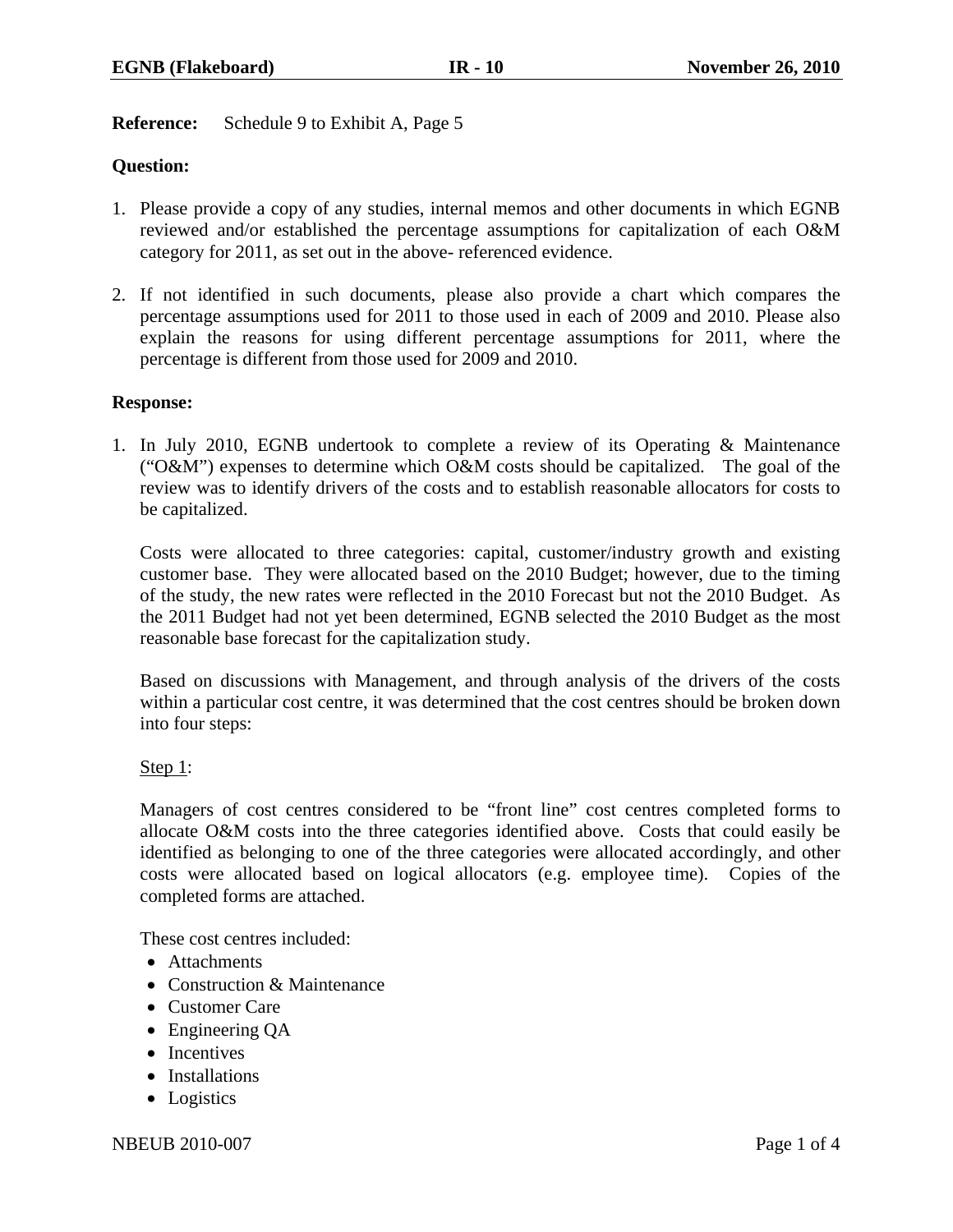- Planning & Technical
- Regulatory
- Service
- Upstream

## Step 2:

Cost centres whose main function is to provide support or service to other departments (IT, Financial Reporting and Corporate Administration) were addressed in the second step. These departments must allocate costs based on the results of the "front line" cost centres.

- IT was allocated to the three categories using the results from all other cost centres, which were then prorated by the number of computers per cost centre. A circular reference is created for departments addressed in steps 3 and 4, which was refined several times until all cost centres achieved a 100% total allocation.
- Financial Reporting was allocated to the three categories based solely on the weighted average of the step 1 results (weighted by 2010 Budget dollars).
- Corporate Administration was allocated among the three categories based on two methods, weighted average of step 1 cost centres by 2010 Budget dollars and weighted average of step 1 cost centres by number of employees, depending on which driver for the costs was determined to be appropriate.

## Step 3:

• Human Resources was allocated using the total salaries in the cost centres in steps 1 and 2 and applying the allocations for the respective cost centres to these salaries. An overall weighted average of the three categories was then taken, resulting in the following allocation for Human Resources:

|                        |                    |                     | <b>Capitalization %</b> |                | <b>Expense %</b> |        |
|------------------------|--------------------|---------------------|-------------------------|----------------|------------------|--------|
|                        |                    |                     |                         | % Allocated to | % Allocated to   |        |
| <b>Department Name</b> | <b>Cost Centre</b> | <b>Total Salary</b> |                         | Customer /     | Existing         |        |
|                        |                    | <b>O&amp;M</b>      | % Allocated to          | Industry       | <b>Customer</b>  |        |
|                        |                    |                     | Capital                 | Growth         | Base             | Total  |
| <b>Sales</b>           | 25330              | 1,041,342           | $0.0\%$                 | 92.9%          | 7.1%             | 100.0% |
| Marketing              | 25332              | 482,415             | 0.0%                    | 77.8%          | 22.2%            | 100.0% |
| <b>Installations</b>   | 25333              | 642,711             | 14.4%                   | 72.5%          | 13.1%            | 100.0% |
| Installations - Other  | 25336              | 0                   | 0.0%                    | 0.0%           | 0.0%             | 0.0%   |
| Attachments            | 25338              | 330,147             | 21.3%                   | 53.1%          | 25.6%            | 100.0% |
| Logistics              | 25350              | 151,704             | 57.5%                   | 22.5%          | 20.0%            | 100.0% |
| Constr & Main          | 25351              | 898,866             | 44.4%                   | 1.9%           | 53.8%            | 100.0% |
| Planning & Tech        | 25352              | 501,716             | 60.0%                   | 0.2%           | 39.8%            | 100.0% |
| Service                | 25353              | 659,808             | 45.0%                   | 21.2%          | 33.8%            | 100.0% |
| Eng QA                 | 25354              | 120,462             | 15.0%                   | 0.0%           | 85.0%            | 100.0% |
| Regulatory             | 25361              | 0                   | 0.0%                    | 0.0%           | 0.0%             | 0.0%   |
| <b>Customer Care</b>   | 25362              | 470,778             | 0.0%                    | 1.5%           | 98.5%            | 100.0% |
| Upstream               | 25363              | 0                   | 0.0%                    | 0.0%           | 0.0%             | 0.0%   |
| <b>Incentives</b>      | 25330/25331        | $\Omega$            | 0.0%                    | 0.0%           | 0.0%             | 0.0%   |
| П                      | 25312              | 353,946             | 39.2%                   | 7.5%           | 53.3%            | 100.0% |
| Fin Rpting             | 25311              | 560,416             | 11.4%                   | 65.2%          | 23.4%            | 100.0% |
| Corp Admin             | 25313              | 0                   | 0.0%                    | 0.0%           | 0.0%             | 0.0%   |
| <b>Human Resources</b> |                    | 6,214,311           | 23.6%                   | 41.4%          | 35.0%            | 100.0% |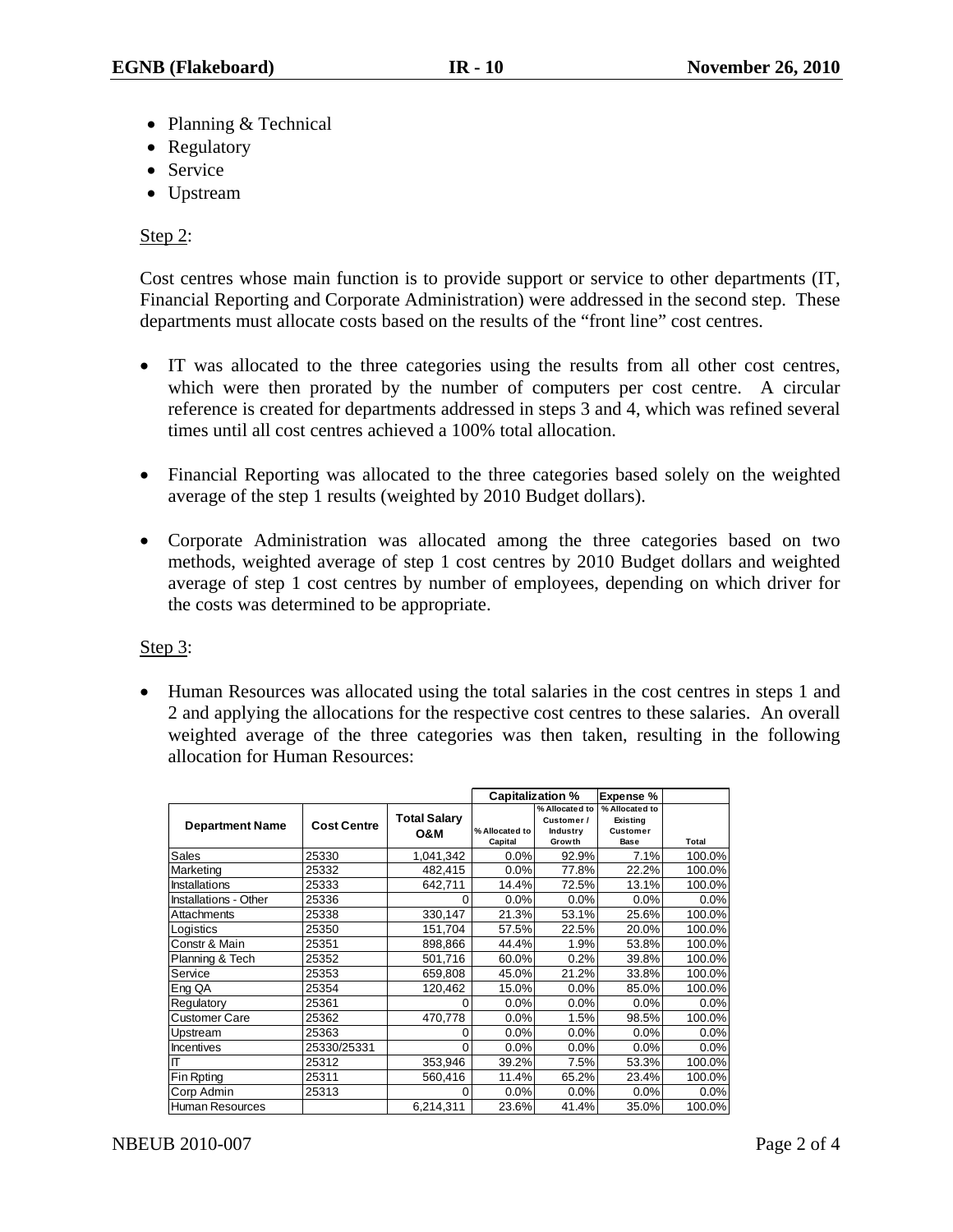Step 4:

• Corporate Management was allocated based on the average allocations from the first three steps. As Corporate Management is responsible for the overall organization, EGNB believed this would be the most appropriate method of allocation.

The following table summarizes the outcome of the steps in the allocation process:

|                        |                    | <b>Capitalization %</b> |                    | Expense %   |                                  |        |
|------------------------|--------------------|-------------------------|--------------------|-------------|----------------------------------|--------|
|                        |                    |                         | % Allocated to     |             |                                  |        |
| <b>Department Name</b> | <b>Cost Centre</b> |                         | Customer /         |             | % Allocated to                   |        |
|                        |                    | % Allocated to          | Industry<br>Growth | Total       | Existina<br><b>Customer Base</b> |        |
|                        |                    | Capital                 |                    | Capitalized |                                  | Total  |
| <b>Sales</b>           | 25330              | 0.0%                    | 93.1%              | 93.1%       | 6.9%                             | 100.0% |
| Marketing              | 25332              | 0.0%                    | 76.4%              | 76.4%       | 23.6%                            | 100.0% |
| <b>Installations</b>   | 25333              | 14.0%                   | 72.7%              | 86.7%       | 13.3%                            | 100.0% |
| Installations - Other  | 25336              | 14.0%                   | 72.7%              | 86.7%       | 13.3%                            | 100.0% |
| Attachments            | 25338              | 21.2%                   | 53.1%              | 74.3%       | 25.7%                            | 100.0% |
| Logistics              | 25350              | 58.8%                   | 21.5%              | 80.3%       | 19.7%                            | 100.0% |
| Constr & Main          | 25351              | 27.3%                   | 1.2%               | 28.5%       | 71.5%                            | 100.0% |
| Planning & Tech        | 25352              | 47.1%                   | 0.2%               | 47.3%       | 52.7%                            | 100.0% |
| Service                | 25353              | 50.1%                   | 19.2%              | 69.3%       | 30.7%                            | 100.0% |
| Eng QA                 | 25354              | 15.0%                   | 0.0%               | 15.0%       | 85.0%                            | 100.0% |
| Regulatory             | 25361              | 0.0%                    | 77.5%              | 77.5%       | 22.5%                            | 100.0% |
| <b>Customer Care</b>   | 25362              | 0.0%                    | 2.0%               | 2.0%        | 98.0%                            | 100.0% |
| Upstream               | 25363              | 0.0%                    | 0.0%               | 0.0%        | 100.0%                           | 100.0% |
| <b>Incentives</b>      | 25330/25331        | 0.0%                    | 100.0%             | 100.0%      | 0.0%                             | 100.0% |
| Step 1: average        |                    | 10.8%                   | 65.2%              | 75.9%       | 24.1%                            | 100.0% |
| lΠ                     | 25312              | 25.8%                   | 33.5%              | 59.3%       | 40.7%                            | 100.0% |
| Fin Rpting             | 25311              | 11.4%                   | 65.2%              | 76.6%       | 23.4%                            | 100.0% |
| Corp Admin             | 25313              | 12.0%                   | 63.6%              | 75.6%       | 24.4%                            | 100.0% |
| Step 2: average        |                    | 11.5%                   | 63.7%              | 75.2%       | 24.8%                            | 100.0% |
| <b>Human Resources</b> | 25320              | 23.6%                   | 41.4%              | 65.0%       | 35.0%                            | 100.0% |
| Step 3: average        |                    | 12.5%                   | 61.9%              | 74.4%       | 25.6%                            | 100.0% |
| Corp. Mgmt             | 25300              | 13.1%                   | 62.0%              | 75.0%       | 25.0%                            | 100.0% |
| <b>Totals</b>          |                    | 12.5%                   | 61.9%              | 74.4%       | 25.6%                            | 100.0% |

Capitalization in 2011 and beyond

Capitalization rates for future years were derived using the new O&M capitalization rates as a starting point, which were then forecast to decline on straight line basis as EGNB approaches cross-over (forecast to be 2016 at the time of the study). The following table provides details on the capitalization rates forecast for 2011-2017.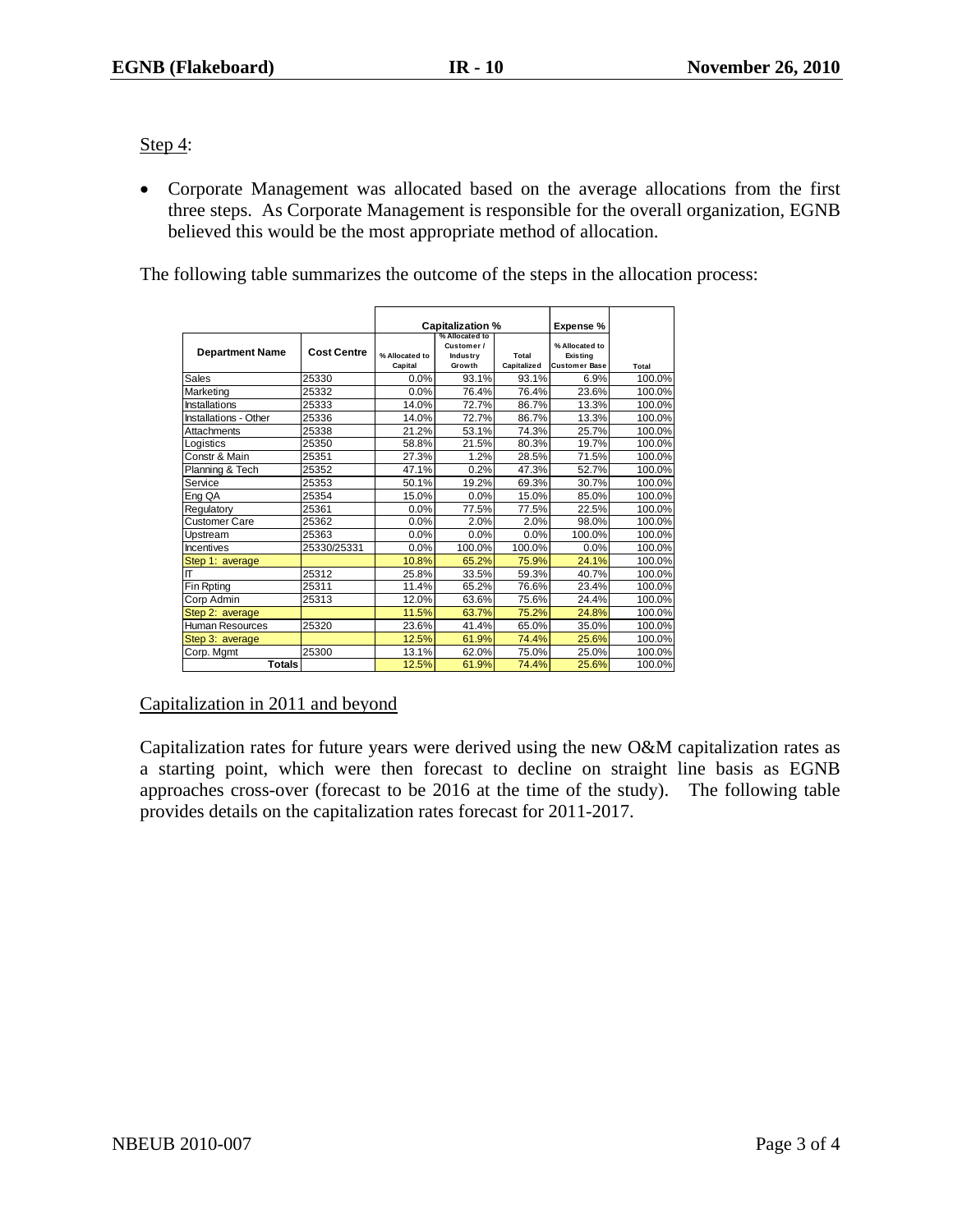| Department                 | 2011    | 2012    | 2013    | 2014    | 2015    | 2016    | 2017   |
|----------------------------|---------|---------|---------|---------|---------|---------|--------|
| Attachments                | 65.49%  | 56.63%  | 47.78%  | 38.92%  | 30.06%  | 21.20%  | 21.20% |
| Constr & Main              | 28.26%  | 28.07%  | 27.87%  | 27.68%  | 27.48%  | 27.29%  | 27.29% |
| Corporate Admin            | 65.00%  | 54.40%  | 43.80%  | 33.20%  | 22.60%  | 12.00%  | 12.00% |
| Corporate Management       | 64.69%  | 54.36%  | 44.03%  | 33.71%  | 23.38%  | 13.05%  | 13.05% |
| <b>Customer Care</b>       | 1.66%   | 1.33%   | 1.00%   | 0.66%   | 0.33%   | 0.00%   | 0.00%  |
| Eng QA                     | 15.01%  | 15.01%  | 15.01%  | 15.01%  | 15.01%  | 15.01%  | 15.01% |
| <b>Financial Reporting</b> | 65.68%  | 54.82%  | 43.95%  | 33.09%  | 22.22%  | 11.36%  | 11.36% |
| <b>Human Resources</b>     | 58.14%  | 51.24%  | 44.33%  | 37.42%  | 30.52%  | 23.61%  | 23.61% |
| Incentives                 | 100.00% | 100.00% | 100.00% | 100.00% | 100.00% | 100.00% | 0.00%  |
| Information Technology     | 53.75%  | 48.17%  | 42.59%  | 37.00%  | 31.42%  | 25.84%  | 25.84% |
| Installations              | 74.54%  | 62.43%  | 50.32%  | 38.21%  | 26.10%  | 13.98%  | 13.98% |
| Installations              | 74.54%  | 62.43%  | 50.32%  | 38.21%  | 26.10%  | 13.98%  | 13.98% |
| Logistics                  | 76.67%  | 73.09%  | 69.51%  | 65.93%  | 62.35%  | 58.77%  | 58.77% |
| Marketing                  | 69.40%  | 55.52%  | 41.64%  | 27.76%  | 13.88%  | 0.00%   | 0.00%  |
| Planning&Tech              | 47.22%  | 47.20%  | 47.17%  | 47.14%  | 47.12%  | 47.09%  | 47.09% |
| Regulatory                 | 64.58%  | 51.67%  | 38.75%  | 25.83%  | 12.92%  | 0.00%   | 0.00%  |
| <b>Sales</b>               | 69.40%  | 55.52%  | 41.64%  | 27.76%  | 13.88%  | 0.00%   | 0.00%  |
| Service & Inspections      | 66.08%  | 62.88%  | 59.68%  | 56.49%  | 53.29%  | 50.09%  | 50.09% |
| Upstream                   | 0.00%   | 0.00%   | 0.00%   | 0.00%   | 0.00%   | 0.00%   | 0.00%  |

EGNB believes the capitalization rates resulting from the study are a fair representation of the current business environment. EGNB expects to revisit the study on a regular basis to verify the current and projected capitalization rates are still applicable, or make changes, if necessary.

2. Please see the response to AWL Interrogatory No. 21 for the percentage assumptions in 2009 and 2010. Any changes to the capitalization rates are the result of the study described in 1. above.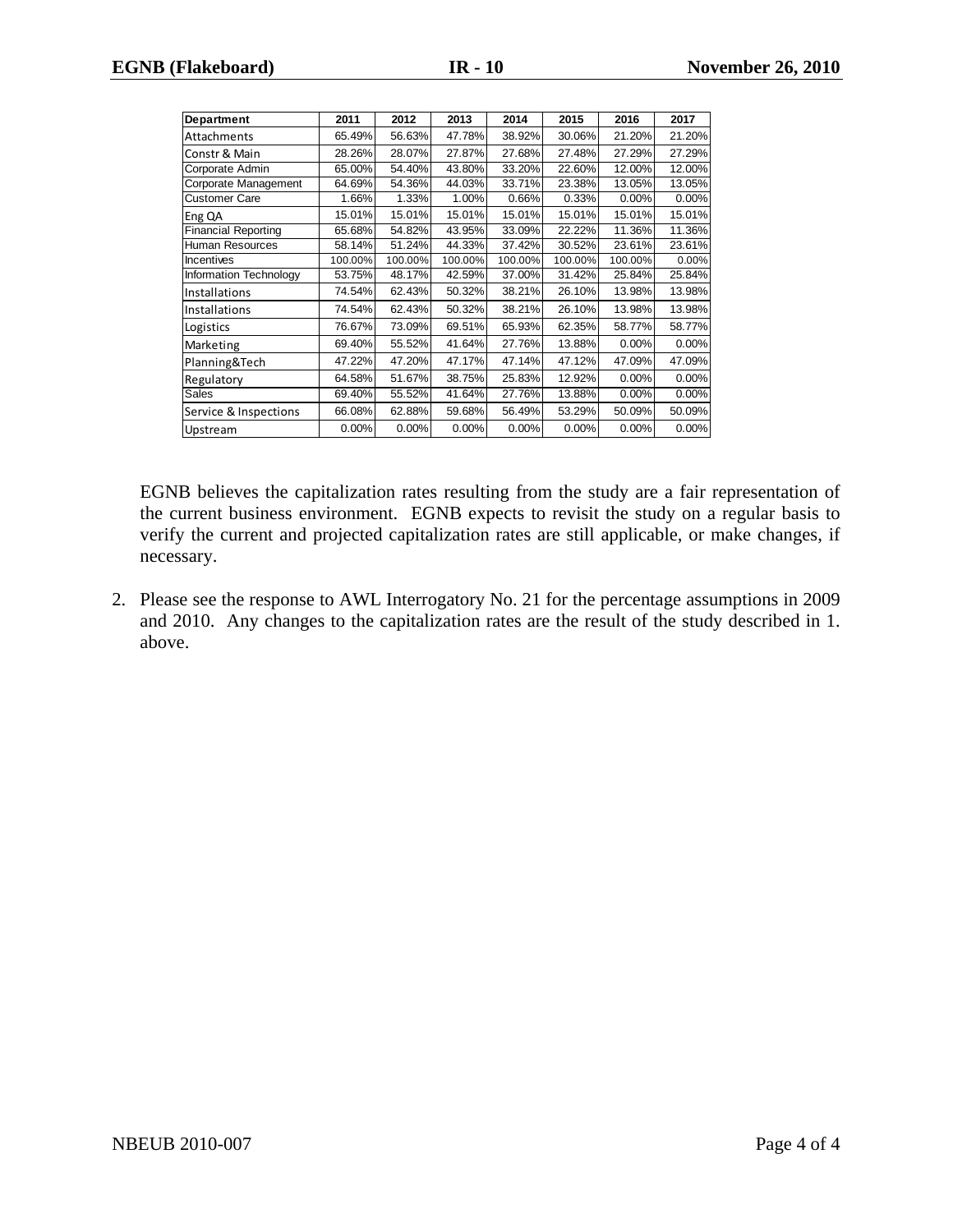**Reference:** Schedule 8 to Exhibit A, Page 3 – explanation of less operating revenue in 2009 actual compared to budget- lower customer attachments - \$3.9 million

## **Question:**

- (a) Please identify (by pipe size) the amount of pipe budgeted to be laid in 2009, as well as the gas distribution revenue budgeted to be increased in 2009 from new customer attachments on such new lines (broken down by pipe size, to the extent possible).
- (b) Please prepare a chart comparing such budgeted pipe and revenue numbers in 2009 to the actual numbers for the same in 2009.
- (c) Please do the same as set out in (a) and (b) above, for budgeted 2010, and compare the same to current forecast numbers for 2010. In doing so, please also, on such same chart, set out the same detail for the amount budgeted for 2011.
- (d) Please provide the rational as to why EGNB intends to lay the new line it has forecast to lay in 2011.
- (e) Please prepare a chart showing the number of additional customers (by class) forecast to be added in each of 2009 and 2010. Then, on that same chart, identify the actual numbers for the same in 2009 and the current forecast numbers for 2010.
- (f) Please do the same chart as in e above, but reflecting the throughput, rather than the number of customers, by class.

## **Response:**

(a) The following table provides the pipe budgeted to be laid and actually laid in 2009 by pipe size and type:

| Pipe Size and       | Pipe Length (m) |             |          |  |
|---------------------|-----------------|-------------|----------|--|
| <b>Type</b>         | 2009 Budget     | 2009 Actual | Variance |  |
| <b>NPS 1.25 PE</b>  |                 | 5,118       | 5,118    |  |
| NPS 2 PE            | 42,881          | 7,011       | (35,870) |  |
| NPS <sub>4</sub> PE | 10,139          | 19,713      | 9,574    |  |
| NPS <sub>4</sub> ST | 2,500           | 4,112       | 1,612    |  |
| NPS 6 PE            | 4,400           | 266         | (4,134)  |  |
| NPS <sub>6</sub> ST | 300             |             | (300)    |  |
| NPS 8 ST            | 300             | -           | (300)    |  |
| Total               | 60,520          | 36,220      | (24,300) |  |

EGNB does not forecast revenue on a project by project basis. An aggregate forecast is completed that identifies expected revenue to be generated by new customer additions on both existing main and the installation of new mains. The following table shows the annualized 2009 budget and actual revenue from customer additions (in \$000s):

| Revenue from Customer Additions      |         |            |  |  |  |
|--------------------------------------|---------|------------|--|--|--|
| 2009 Budget   2009 Actual   Variance |         |            |  |  |  |
| \$5,557                              | \$3.454 | \$ (2,103) |  |  |  |

Note: For comparison purposes, actual revenues are based on average annual 2009 Budget rates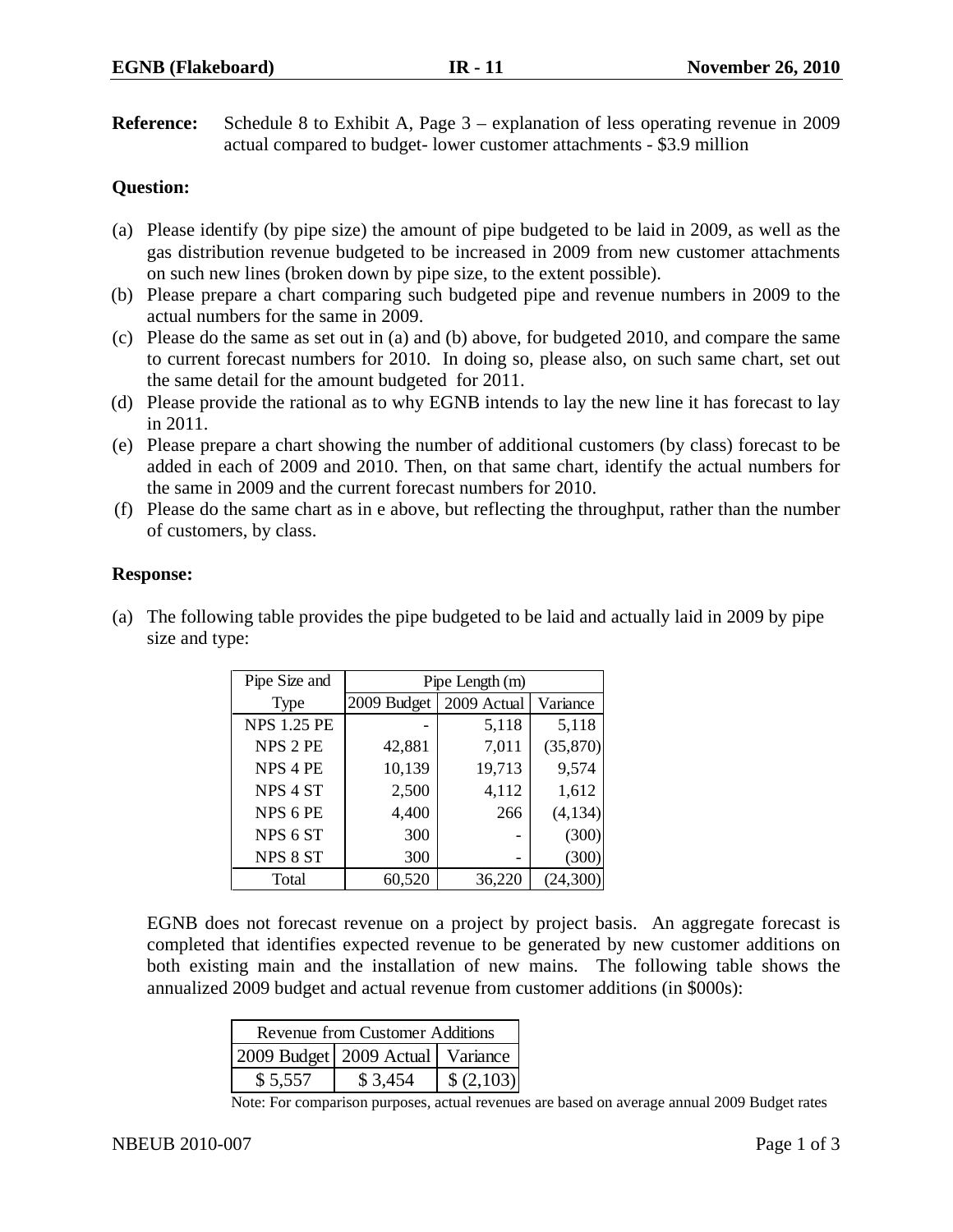- (b) Please see the response to a. above.
- (c) The following table provides the requested information regarding pipe by size:

|                     | Pipe Length (m) |          |          |             |  |  |
|---------------------|-----------------|----------|----------|-------------|--|--|
| Pipe Size and       |                 | 2010     |          |             |  |  |
| Type                | 2010 Budget     | Forecast | Variance | 2011 Budget |  |  |
| <b>NPS 2 PE</b>     | 17,004          | 22,600   | 5,596    | 18,504      |  |  |
| NPS 4 PE            | 3,216           | 1,500    | (1,716)  | 3,216       |  |  |
| NPS <sub>4</sub> ST |                 |          |          | 15,000      |  |  |
| Total               | 20,220          | 24,100   | 3,880    | 36,720      |  |  |

The following table shows the requested annualized revenue information (in \$000s):

| <b>Revenue from Customer Additions</b> |          |          |                        |  |  |  |
|----------------------------------------|----------|----------|------------------------|--|--|--|
| 2010                                   |          |          |                        |  |  |  |
| $2010$ Budget                          | Forecast |          | Variance   2011 Budget |  |  |  |
| \$5,813                                | \$4,863  | \$ (950) | \$3,095                |  |  |  |

- (d) EGNB intends to lay new distribution mains in 2011 to attract new customers that will have a positive benefit on the entire EGNB distribution system. The economic expansion of the distribution system helps create new demand for natural gas and increases overall throughput on the system.
- (e) The following table provides the requested information:

|               | 2009 Budget | 2009 Actual |       | 2010 Budget 2010 Forecast |
|---------------|-------------|-------------|-------|---------------------------|
| <b>SGSRE</b>  | 824         | 307         | 545   | 338                       |
| <b>SGSRO</b>  | 370         | 268         | 265   | 276                       |
| <b>SGSC</b>   | 429         | 132         | 210   | 94                        |
| <b>GS</b>     | 259         | 126         | 212   | 100                       |
| <b>CGS</b>    | 26          | 23          | 41    | 36                        |
| <b>LFO</b>    |             |             |       |                           |
| <b>HFO</b>    |             | 2           |       |                           |
| <b>OPS</b>    |             |             |       |                           |
| <b>CLVOPS</b> |             |             |       |                           |
| Total         | 1,908       | 859         | 1,273 | 846                       |

(f) The following table provides the requested information, showing annualized throughput in GJs: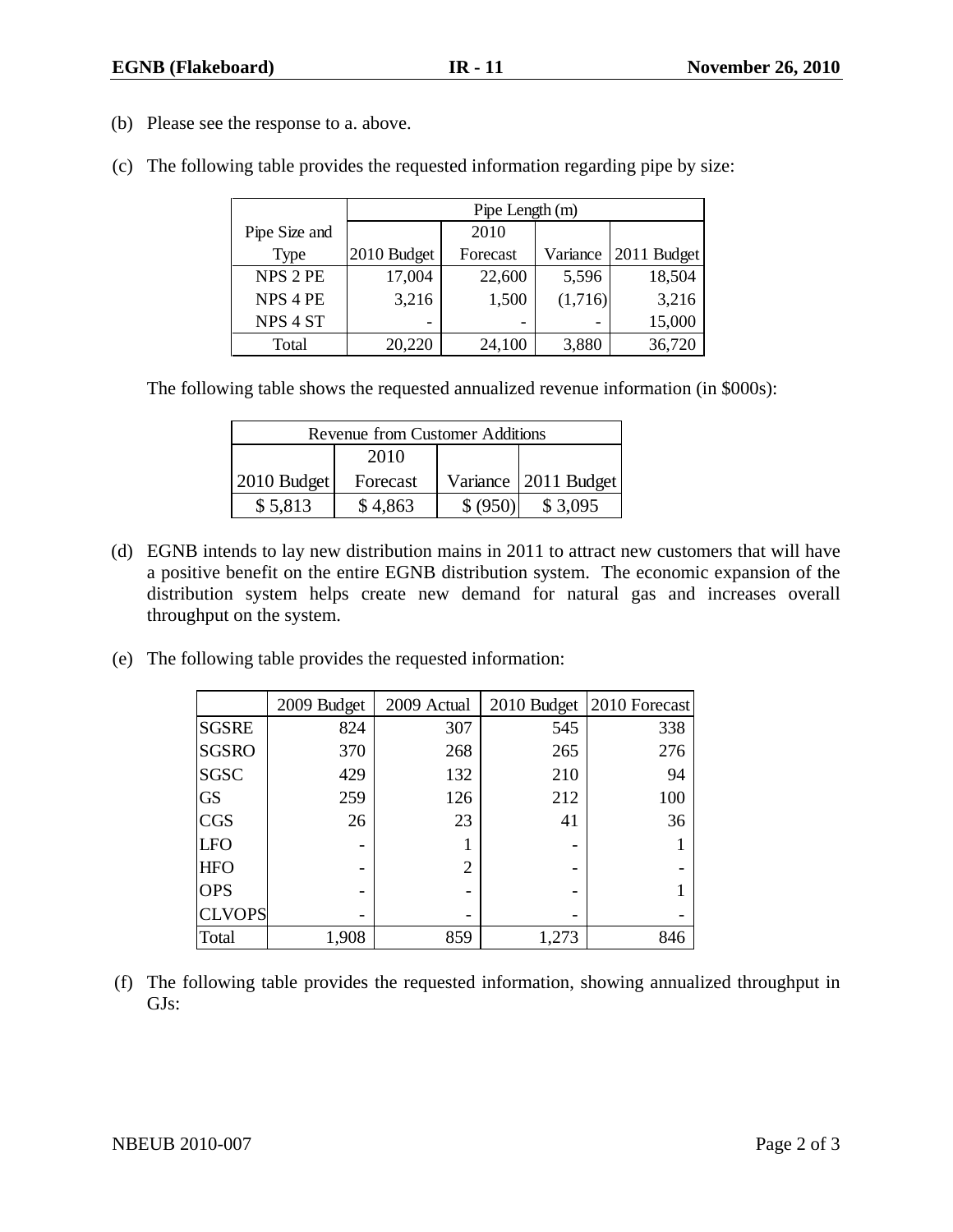|               | 2009 Budget | 2009 Actual | 2010 Budget | 2010 Forecast |
|---------------|-------------|-------------|-------------|---------------|
| <b>SGSRE</b>  | 91,757      | 34,269      | 60,375      | 38,659        |
| <b>SGSRO</b>  | 42,180      | 33,240      | 30,210      | 31,240        |
| <b>SGSC</b>   | 83,655      | 29,335      | 40,950      | 21,745        |
| <b>GS</b>     | 233,100     | 113,312     | 190,800     | 93,372        |
| <b>CGS</b>    | 85,800      | 104,921     | 135,300     | 166,659       |
| <b>LFO</b>    |             | 18,000      |             | 20,400        |
| <b>HFO</b>    |             | 63,200      |             |               |
| <b>OPS</b>    |             |             |             | 20,000        |
| <b>CLVOPS</b> |             |             |             |               |
| Total         | 536,492     | 330,061     | 457,635     | 392,075       |